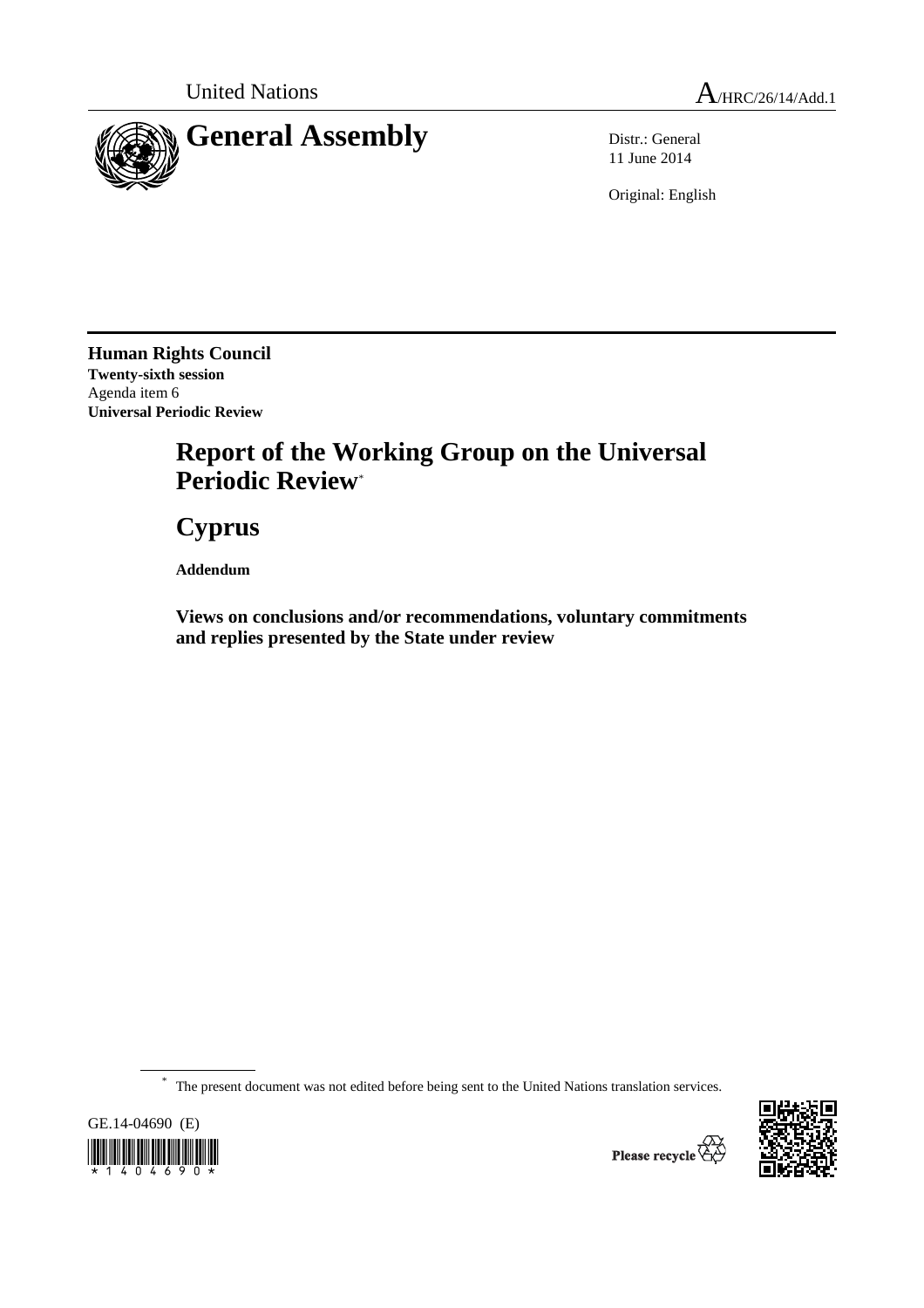## **Introduction**

1. The Republic of Cyprus (RoC) attributes great significance to the Universal Periodic Review (UPR) process, as the principal human rights protection mechanism. We believe that, this process of review is a critical element in our effort towards achieving our common goal.

2. In this spirit, the Cyprus Government has carefully considered the 105 recommendations (RC) received during its UPR in consultation with the Ministries and Services having competence for the specific matters, national independent monitoring mechanisms, such as, the Commissioner for the Protection of Children's Rights, the Ombudsman and other independent institutions, such as the Commissioner of Humanitarian Issues. As a result, Cyprus is in a position to accept **96** recommendations in full, in principle or in part.

3. This document is structured in accordance with the main thematic areas presented in the report of the Working Group on the UPR (A/HRC/WG.6/18/L.12) under Section II 'Conclusions and/or Recommendations'.

4. Cyprus *accepts* those recommendations which are considered as already implemented, those which are in the process of being implemented and those which we intend to implement.

5. Cyprus *accepts in principle,* recommendations where the Government supports the principle behind the recommendation and where the Government regards itself as compliant, but does not support any suggestion that our current efforts are insufficient or fall short of good practice in a particular area.

6. The recommendations that the Government *accepts in part* are those which it is not currently in a position to implement due to, for example, legal or financial restrictions or those we partly reject.

7. Recommendations which are *rejected* are, generally, those that the Government is not able to commit to implementation at this stage, or where the Government rejects the assertions being made.

8. The Government is committed to the promotion and implementation of the fundamental human rights instruments and will continue to strengthen the efforts to ensure that policies and legislation towards the protection and safeguarding the human rights will be in line with international standards.

9. Cyprus's determination to safeguard the **rights of migrants** is evident through the series of measures it has taken and will continue to do so in order to balance the need for an effective immigration system and safeguarding of the rights of migrants, and, at the same time, to promote a more co-ordinated and effective approach among the competent authorities. Within this framework, the Government has decided to initiate a revised NAP for migrants' integration to cover the years 2014–2016. This NAP will be the outcome of consultation among competent authorities, national independent monitoring mechanisms, NGOs, civil society and Social Partners. The key elements of the revised NAP will include, inter alia, social inclusion and protection of vulnerable individuals, anti-discrimination and anti-racist policy actions.

10. Regarding **asylum seekers**, Cyprus has taken measures to strengthen the capacity to provide care and housing to asylum seekers. In particular, with the financial aid of the European Refugee Fund, Cyprus is expanding the Reception and Accommodation Centre for Applicants of International Protection in Kofinou, which, by the end of 2014, will be able to accommodate up to 400 persons, whilst at the same time, it has proceeded with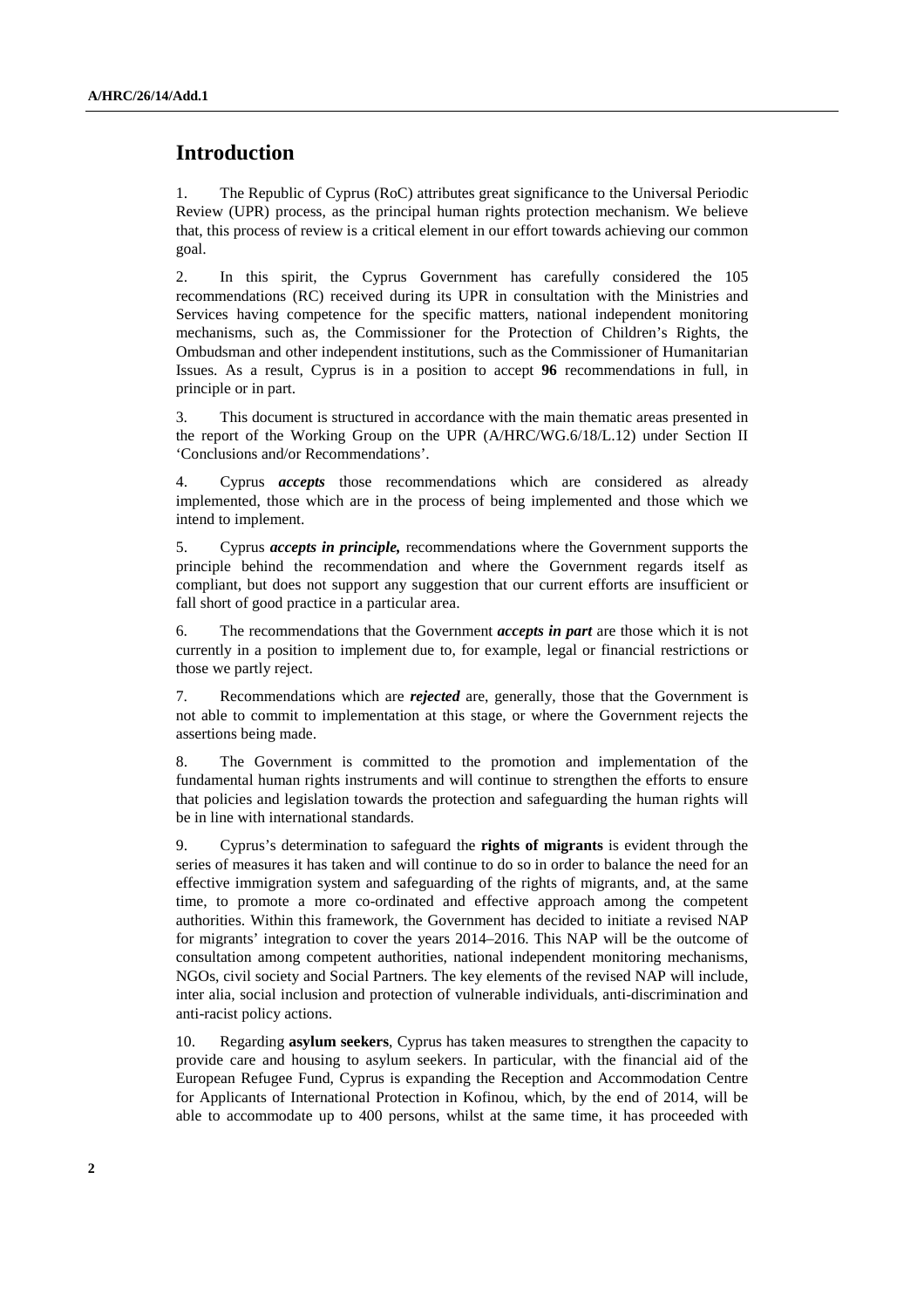maintenance activities and with the replacement of equipment. Board, lodging and clothing are offered at this Centre, while social workers and psychologists offer their services on a daily basis.

11. Cyprus has increased its efforts to combat **trafficking in human beings**. In this spirit, Directive 2011/36/EU of the European Parliament and of the Council on Preventing and Combating Trafficking in Human Beings and Protecting its Victims, was recently transposed into national law, with Law L.60(I)/2014. It is expected that prosecution of perpetrators will be more effective, and the rights of child-victims will be further protected as the Law contains special provisions to that effect. The amended National Action Plan Against Trafficking of Human Beings (NAPATHB) 2013-2015, takes into account the EU Strategy 2012-2016, the new EU Directive 2011/36/EU and the recommendations of the Commission of Experts of the Council of Europe (GRETA).

12. The fight against **discrimination**, xenophobia and stereotyping is one of the main priorities of the Government at all levels, including, inter alia, education, healthcare, sports and labour. For instance, the NAP on Minimising the Consequences of the Economic Crisis in Public Healthcare, which covers the period September 2013–September 2015, is a useful tool in identifying the challenges caused by the current economic constraints and ways to address them. This NAP was the outcome of consultation among competent authorities, and national independent monitoring mechanisms.

13. Regarding **gender equality** in workplace, the new NAP on Equality between Women and Men 2014-2017 is at the final stages of drafting, following close collaboration with all competent authorities, national independent monitoring mechanisms, the National Machinery for Women's Rights (NMWR), women's organizations and other NGOs, academic institutions and human rights bodies. Combating all forms of violence against women will be one of the six priority areas of this NAP. The Ombudsman, in her capacity as Equality Authority, cooperates with the Cyprus Academy of Public Administration and MIGS (Mediterranean Institute of Gender Studies) to organize an awareness raising campaign on zero tolerance to violence against women and girls in Cyprus, a national media campaign (September 2014–November 2015), and special training to first line officers (March 2014–November 2015). A Code on Sexual Harassment in Public Service will be introduced (2014–2015) and a series of special training seminars on gender equality issues to public officers will be launched (2014–2017).

14. Acknowledging the need for immediate reformation of the operation of the **prisons**, the Government introduced a far-reaching reformation program, based on international human rights standards and norms, and proceeded with drastic corrective measures. The reformation program contains short, medium and long-term measures. Prisons are, already, undergoing a considerable restructuring of its leadership and management team, to ensure that, prison conditions are aligned with the basic principles for the treatment of inmates, including respect of their human rights and dignity.

15. Respect of human rights remains top priority for Cyprus, despite the current economic situation which spread over all sectors and areas of life. The Government adopted a series of measures in order to achieve economic stability and to support economic growth in the medium term. It addresses challenges in three main areas, namely putting public finances on a sustainable path, overhaul of the banking sector and implementation of structural reforms, such as public sector reform, health care and welfare reform. In parallel, the Government is promoting specific measures to support economic activity. These measures will eventually lead to a more stable economy which will consequently improve the standard of living of all people living in Cyprus.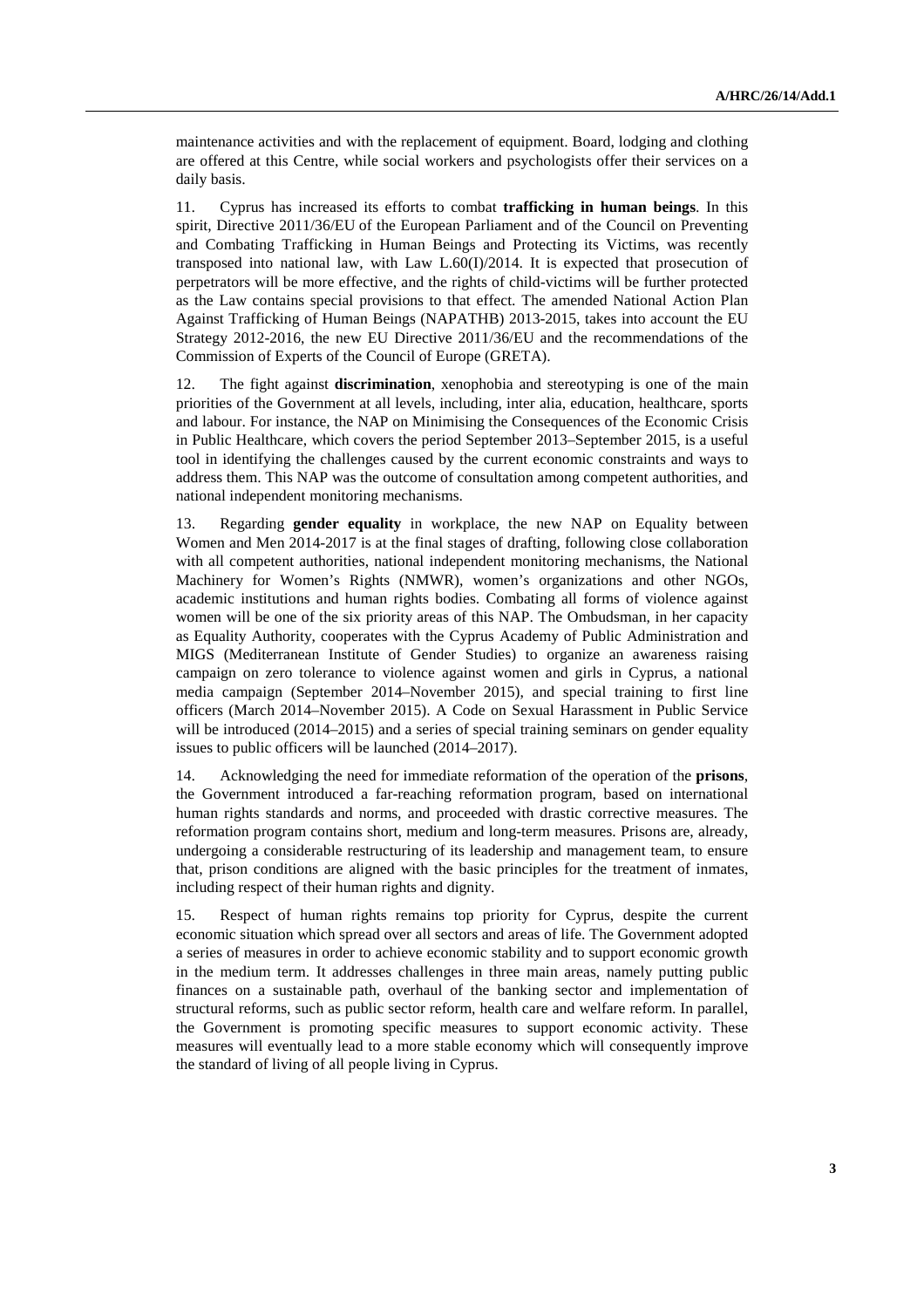## **International human rights Instruments and mechanisms**

16. Cyprus **accepts** the following recommendations:

**114.7, 114.8, 114.9, 114.10, 114.11, 114.12, 114.14, 114.15, 114.16, 114.18, 114.19, 114. 20**.

17. Regarding **RCs 114.7 and 114.12,** the ratification process of the 1954 Convention relating to the Status of Stateless Persons is at the final stages, awaiting approval by Parliament.

18. Regarding **RCs114.8, 114.9, 114.11,** consultation among the competent authorities is in process with a view to ratifying the CED.

19. Regarding **RCs 114.14 and 114.15,** the ratification of the Council of Europe Convention on Preventing and Combating Violence against Women is currently under consideration by the Ministerial Committee for Equality between Women and Men.

20. Cyprus **accepts in principle** the following recommendations:

**114.1, 114.9, 114.21, 114.23, 114.24.** 

21. Cyprus **rejects** the following recommendations:

#### **114.2, 114.3, 114.4, 114.5, 114.6, 114.7, 114.13, 114.17.**

22. Regarding **RCs 114.2 to 114.7,** Cyprus has not yet signed or ratified the ICRMW, as there is an official position by the European Union on this matter stating that, at present, the EUMS are not in a position to sign or ratify it as its text raises '*several insurmountable difficulties*'. Cyprus transposed into national legislation the relevant European Acquis, fostering the rights of the migrants and of their families, such as the Council Directive 2003/86/EC on family reunification, the Council Directive 2003/109/EC concerning the status of third-country nationals who are long-term residents, the 'Return Directive' 2008/115/EC etc.

23. Regarding **RC114.13**, ILO C189 has not been ratified as there are some detailed provisions that are not commensurate with national law and practice, and that cannot be envisaged at present due to the economic situation in Cyprus.

## **Protecting the rights of vulnerable groups - promoting equality**

#### **Vulnerable groups**

24. Cyprus **accepts** the following recommendations:

#### **114.25, 114.26, 114.27, 114.28, 114.31, 114.36, 114.78, 114.79.**

25. Regarding **RC114.28**, the drafting of the new National Action Plan on Equality between Women and Men 2014-2017 (NAPEWM), in close collaboration with all government departments, national independent monitoring mechanisms, women's organizations and other NGOs, academic institutions and human rights bodies, is at the final stages. The Recommendations and Concluding Comments of CEDAW and other treaty bodies are taken into account in the drafting of the new NAPEWM.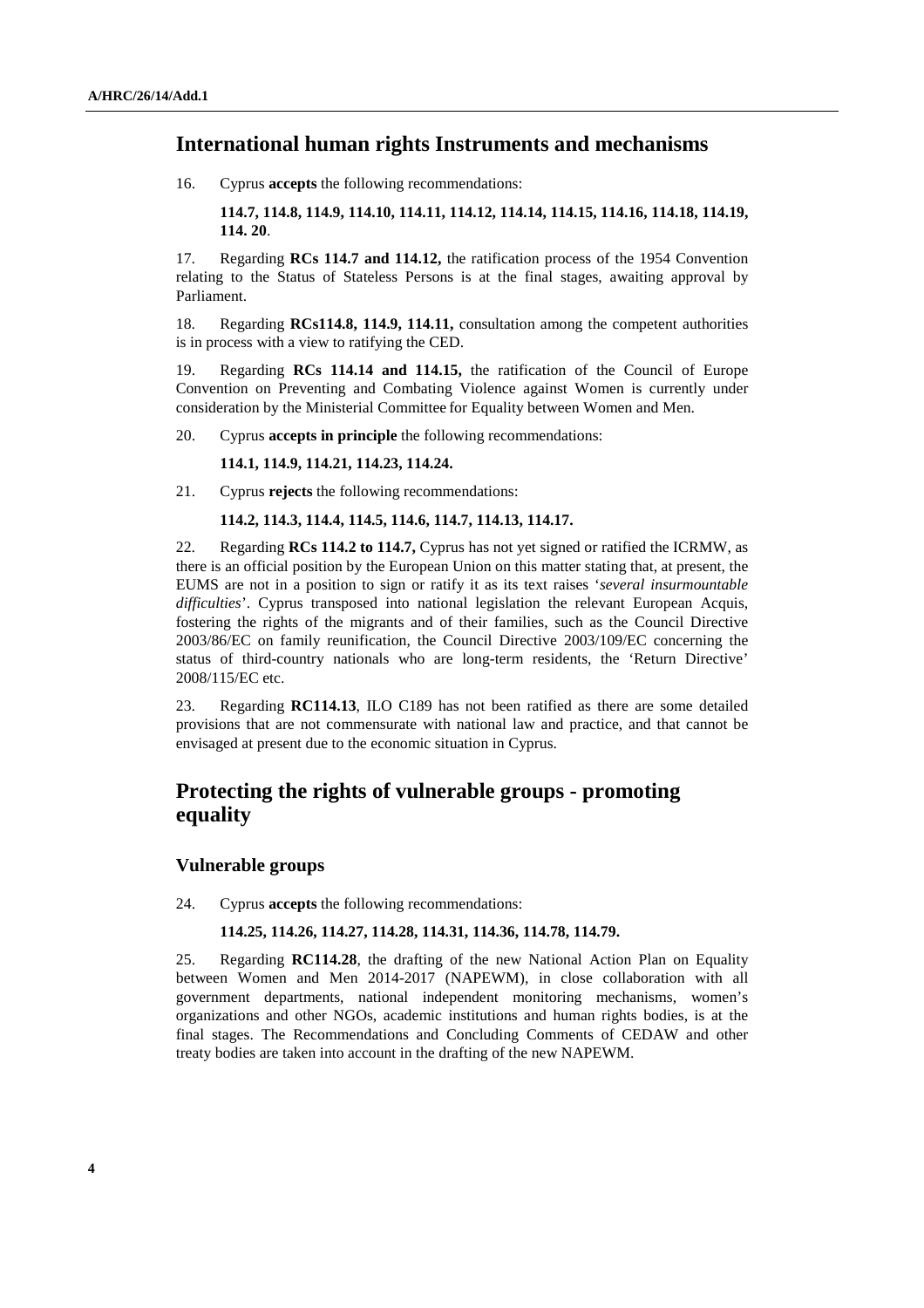## **Equality**

26. Cyprus **accepts** the following recommendations:

#### **114.22, 114.34, 114.35, 114.36, 114.37, 114.38, 114.39, 114.74.**

27. Regarding RC114.22, the Government provides a special budget for the NMWR.

28. Regarding RCs 114.34 and 114.35, in the framework of the intercommunal talks, women have played an important role as members of the negotiating bi-communal structures and bodies, working at the same time outside the framework of the negotiations. Government encourages NGOs and civil society, which are active on a bi-communal level and which deal, inter alia, with gender mainstreaming and furthering of implementation of the UNSCR 1325. Their input is taken into account. The overall objective remains the comprehensive settlement of the Cyprus problem in a manner that ensures the respect of fundamental freedoms and human rights for everyone, including gender equality, in law and in practice.

29. Regarding RC 114.74, the new NAPEWM aims to further enhance the participation of women in public and political life with the introduction of positive action measures, such as quotas. In view of the Euro-Parliamentary Elections of 2014, a public consultation of the Government with Women's Organisations, political parties and the media was launched.

#### **LGBTIs**

30. Cyprus **accepts** the following recommendations:

#### **114.48, 114.49, 114.50, 114.59.**

31. Regarding **RCs 114.48, 114.50** and **114.59,** a Bill amending the Criminal Code so as to criminalize public incitement of discriminatory, hateful or violent acts against persons because of their sexual orientation or identity, is pending before Parliament.

32. Regarding **RC114.49,** a Bill regulating the civil partnership pact for same and opposite sex couples, is at present open for consultation between various Government Services and NGOs, aiming at its enactment before the end of 2014.

#### **Measures to prevent violence**

33. Cyprus **accepts** the following recommendations:

#### **114.33, 114.54, 114.55, 114.57, 114.59.**

34. Regarding **RC114.54,** the assessment of the National Action Plan on the Prevention and Combating of Domestic Violence 2010-2013, will be taken into account for the new NAP.

35. Cyprus **accepts in principle** the following recommendation:

**114.56** The signing and ratification of the Council of Europe Convention on Preventing and Combating Violence against Women and Domestic Violence is under consideration by the Ministerial Committee for Equality between Women and Men. A definite date for ratification cannot be given at present.

#### **Combating trafficking in human beings**

36. Cyprus **accepts** the following recommendations: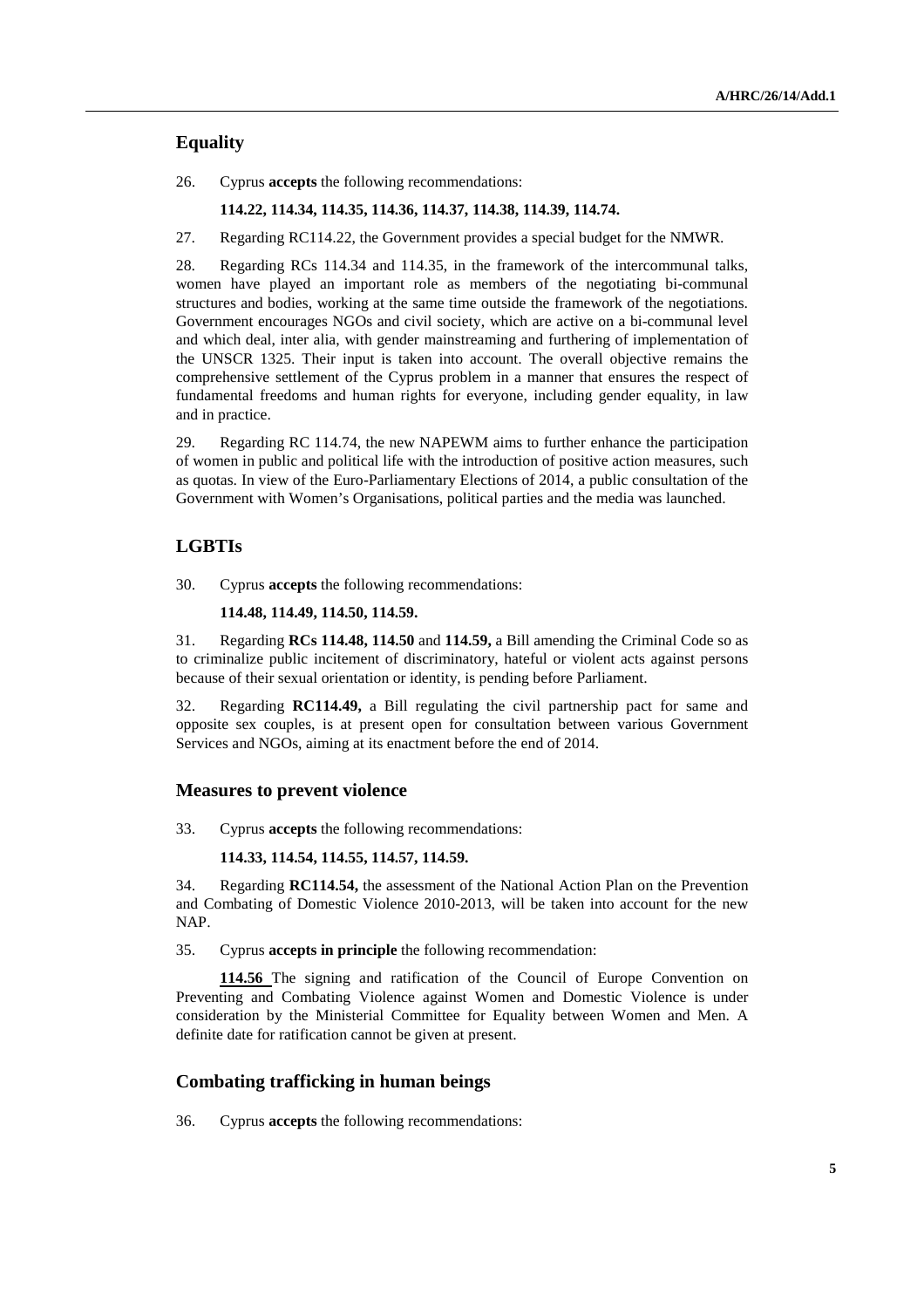#### **114.60, 114.61, 114.62, 114.63, 114.64, 114.65, 114.66, 114.68, 114.69, 114.70.**

37. Regarding **RCs 114.64 and 114.70**, the Government provides a special budget for the National Action Plan against THB (NAPATHB) 2013-2015 and its various actions.

38. Regarding **RC114.69,** there is a State Hotline for complaints, including complaints for trafficking which are directly transferred to the Police Office for Combating Trafficking (POCT) for immediate action and assistance. The POCT cooperates closely with the NGO 'Cyprus Stop Trafficking'.

39. Cyprus **accepts in part** the following recommendation:

**114.67:** Cyprus does not accept the allegations contained in the first part of this recommendation. Cyprus abides by the relevant international instruments based on which it has introduced or is in the process of introducing further measures, mechanisms and laws to enhance protection against trafficking.

#### **Discrimination**

40. Cyprus **accepts** the following recommendations:

**114.40, 114.41, 114.42, 114.43, 114.44, 114.45, 114.46, 114.47.** 

#### **Children**

41. Cyprus **accepts** the following recommendations:

**114.58, 114.71.** 

## **Protecting the rights of migrants, refugees and asylum seekers**

42. Cyprus **accepts** the following recommendations:

#### **114.77, 114.78, 114.83, 114.84, 114.85, 114.86, 114.87, 114.88, 114.89, 114.90, 114.91, 114.93, 114.95, 114.96, 114.102, 114.103, 114.104.**

43. Regarding **RC114.91**, a Bill ratifying the Cooperation Agreement between Cyprus and the International Organization for Migration is pending before Parliament, expected to be approved by the end of May 2014. Strengthening cooperation between EU and international community is crucial in order to address the multifaceted issue of irregular migration.

44. Regarding **RC114.104**, the Reception and Accommodation Centres are in conformity with international standards (CPT). Further development will also be achieved through the new Asylum Migration and Integration Fund 2014-2020.

45. Cyprus **accepts in principle** the following recommendation:

#### **114.100.**

46. Cyprus **accepts in part** the following recommendations:

#### **114.94, 114.97, 114.98, 114.101.**

47. Regarding **RC114.94,** Cyprus does not accept the allegations contained in the first part of this recommendation. There is an effective mechanism in place. Nevertheless, Cyprus will continue its efforts to improve its processing mechanisms.